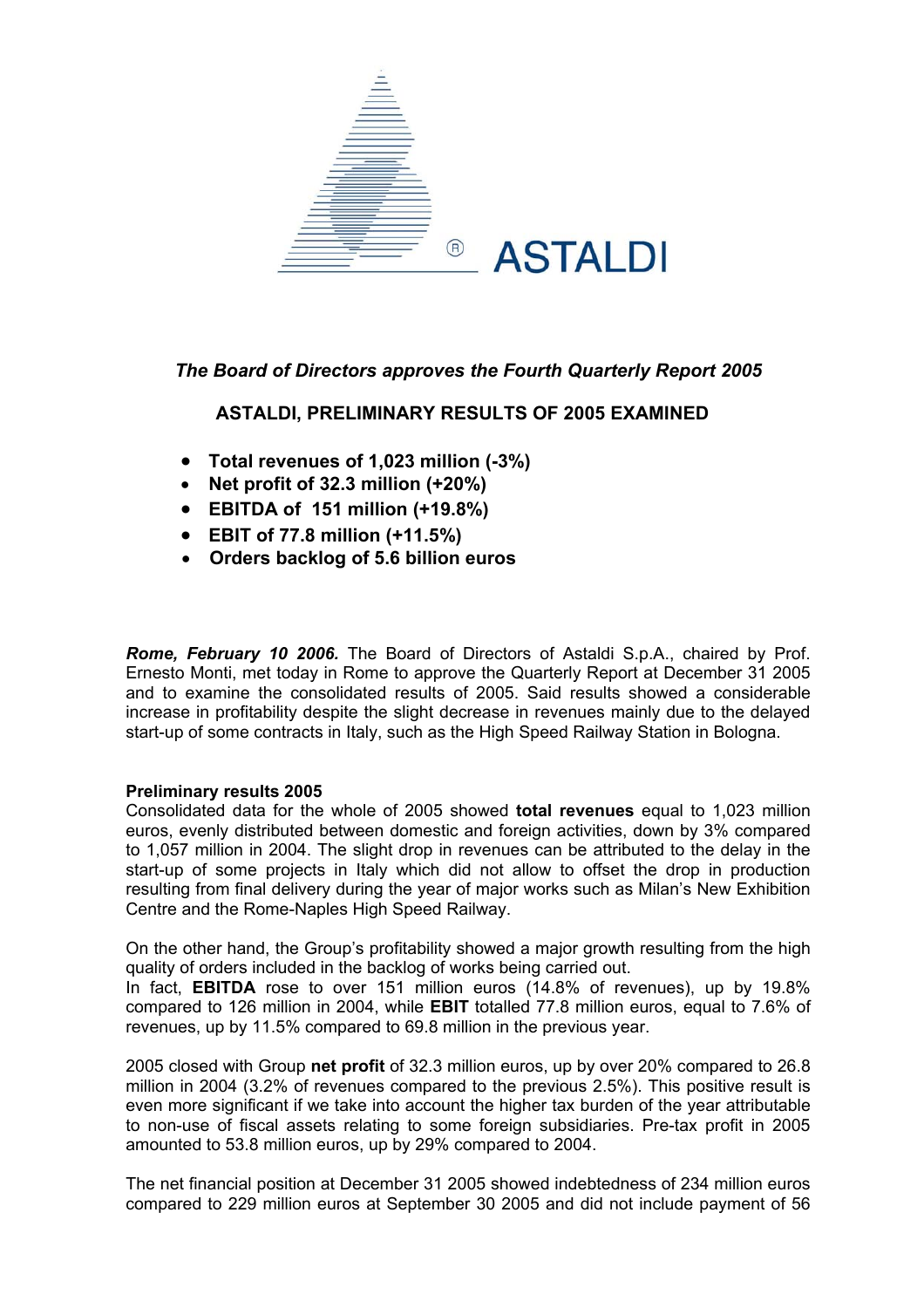million dollars of receivables for the contract in Turkey (Anatolian Highway) received at the beginning of February 2006. The debt/equity ratio stood at 0.90.

| Euro / 000                                   | December 31<br>2005 | September 30 December 31<br>2005 | 2004                |
|----------------------------------------------|---------------------|----------------------------------|---------------------|
| Short-term financial indebtedness            | (207, 945)          | (186, 881)                       | (199, 982)          |
| Medium and long-term financial indebtedness  | (246, 700)          | (263, 818)                       | (86, 635)           |
| Cash and cash equivalents                    | 175,418             | 186,576                          | 185,370             |
| Total financial receivables and securities   | 60,618              | 54,139                           | 26,017              |
| Leasing                                      | (21, 137)           | (21, 988)                        | (23, 420)           |
| Bonded loan                                  | 0                   | 0                                | (129, 999)          |
| <b>Net financial position</b>                | (239, 746)          | (231, 972)                       | (228, 650)          |
| Treasury shares in portfolio                 | 5,860               | 3,107                            | 898                 |
| IAS effects and change in consolidation area | 0                   | 0                                | 112,285             |
| <b>Total net financial position</b>          | (233,886)           | (228, 865)                       | (115, 467)<br>$(*)$ |

( \* ) The figures refers to the balance sheet as per Legislative Decree No. 127

#### **rders backlog O**

During 2005 the orders backlog saw an increase of 1,523 million euros which also included the effects of the change in the consolidation area following the introduction of new international accounting standards. Therefore the Group's backlog increased to 5.567 billion euros at December 31 2005.

27% of the contracts included in said backlog refers to concessions/project financed works and the remaining construction part is split between Italy (62%) and abroad (11%).

Important contracts awarded during the year included the works for the Parma-La Spezia Railway line worth a total 165 million euros, the Turin Railway Hub worth approximately 300 million euros, works to build transport and water infrastructures in Algeria worth a total of approximately 155 million euros and the additional financed *tranche* of the project to construct the Puerto Cabello-La Encrucijada Railway line in Venezuela.

Lastly, it must be remembered that railway contracts in Algeria and Romania worth approximately 300 million euros were not included in the backlog given that the Group is waiting for the final official award. While, with regard to Venezuela, we must take note of the intergovernmental agreement signed in December for the construction of three new rail projects worth a total 5 billion dollars by an Italian joint venture in which Astaldi holds a 33.3% share in. The preliminary design is currently being drawn up which should lead to the signing of the contract.

The table below shows the orders backlog during 2005 with regard to the main business areas: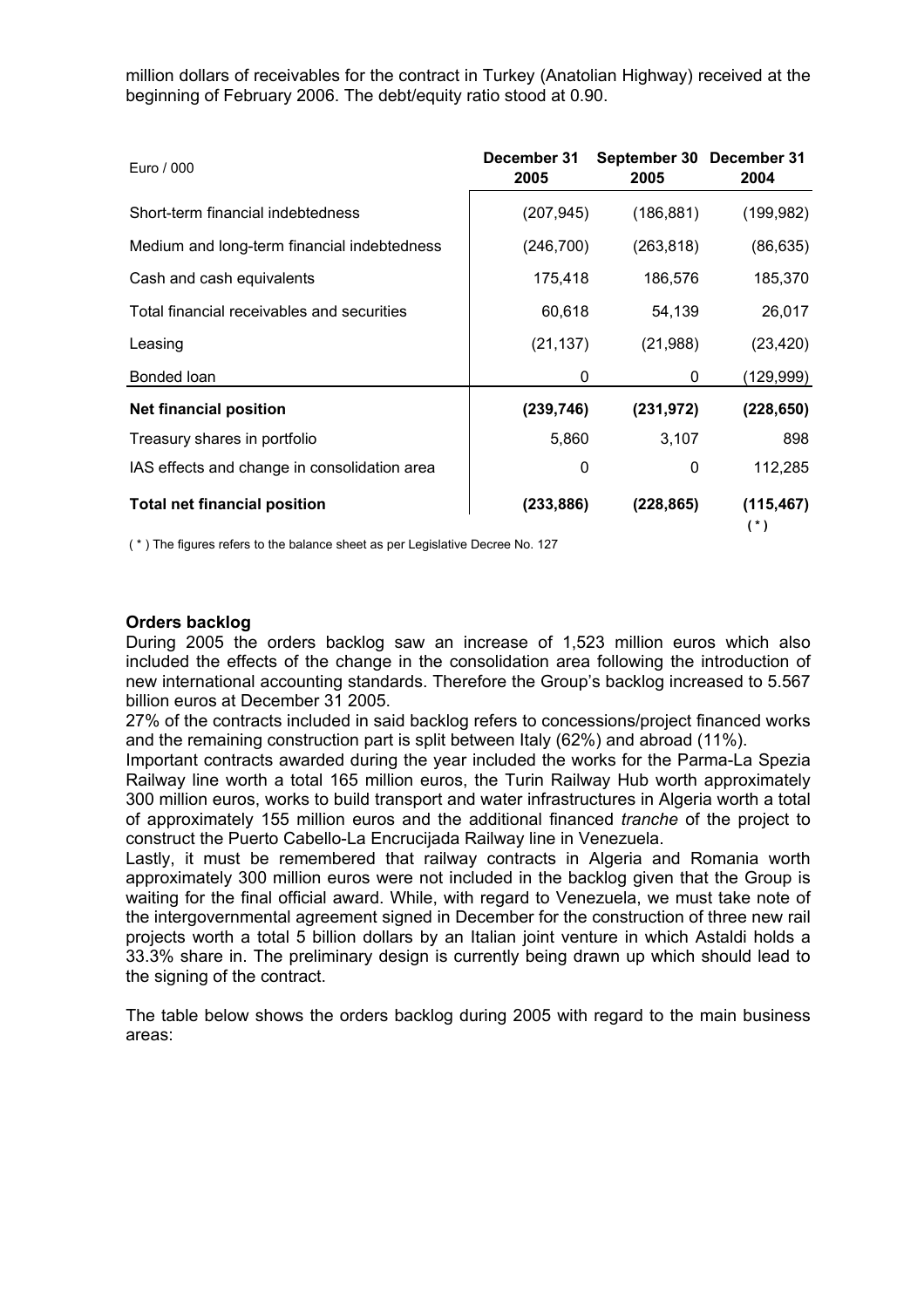| Euro/millions                            | <b>Beginning Period</b><br>01/01/2005 | <b>New orders</b> | <b>Production</b> | <b>Ending Period</b><br>31/12/2005 |  |
|------------------------------------------|---------------------------------------|-------------------|-------------------|------------------------------------|--|
| Transport infrastructures<br>of which:   | 3,229                                 | 917               | (770)             | 3,376                              |  |
| Railways and undergrounds                | 1,859                                 | 718               | (409)             | 2,168                              |  |
| Roads and motorways                      | 1,283                                 | 195               | (322)             | 1,156                              |  |
| Airports and ports                       | 87                                    | $\overline{4}$    | (39)              | 52                                 |  |
|                                          |                                       |                   |                   |                                    |  |
| Hydraulic works and hydroelectric plants | 221                                   | 110               | (79)              | 252                                |  |
| Civil and industrial construction        | 348                                   | 179               | (118)             | 409                                |  |
| Concessions                              | 1,213                                 | 317               |                   | 1,530                              |  |
| <b>Total orders backlog</b>              | 5,011                                 | 1,523             | (967)             | 5,567                              |  |

### **Fourth Quarter 2005**

The income statement of the fourth quarter of 2005 showed revenues of approximately 258 million euros compared to 280 million euros in Q4 2004. This is due, as mentioned above, to the delay in the start-up phase of important contracts along with the delivery of major works.

EBITDA for the quarter totalled 33.5 million euros, 13% on total revenues, compared to 39 million euros in Q4 2004.

EBIT equalled 21 million euros with a 8.1% incidence on total revenues compared to 24.5 million euros in the same quarter of 2004.

Pre-tax profit of 16.5 million euros showed an increase compared to 12.8 million euros in the same quarter of 2004 and resulted in net consolidated profit of 7.9 million euros at the close of the quarter compared to 9.6 million euros in the previous year.

*sted on the Star segment of the Italian stock exchange, Astaldi Group has been active for more than 75 Li years, in Italy and abroad, in designing and constructing large-scale civil engineering works.* 

 $\sim$ 

The Group operates in the following areas of activity:

*s, motorways, ports, and airports); transport infrastructures (railways, undergrounds, road*

*il pipelines, gas hydraulic works and power production plants (dams, hydroelectric plants, water systems, o pipelines, and treatment plants);* 

*spitals, universities, airports, law courts, construction works for electrical civil and industrial construction (ho and nuclear plants, car parks);* 

*r parks, hospitals, etc. concession of such works as ca*

The Group is currently a General Contractor capable of promoting financial aspects and coordinating all *s. resources and skills for the optimal development and management of complex and high-value public work*

**For further information: Astaldi S.p.A.**  Tel. 06/41766389 Tel. 06/42020970 *Alessandra Onorati Giancarlo Frè Tore* Head IR & Corporate Communications a.onorati@astaldi.com www.astaldi.it

 **PMS Corporate Communications**  Giancarlo Frè Torelli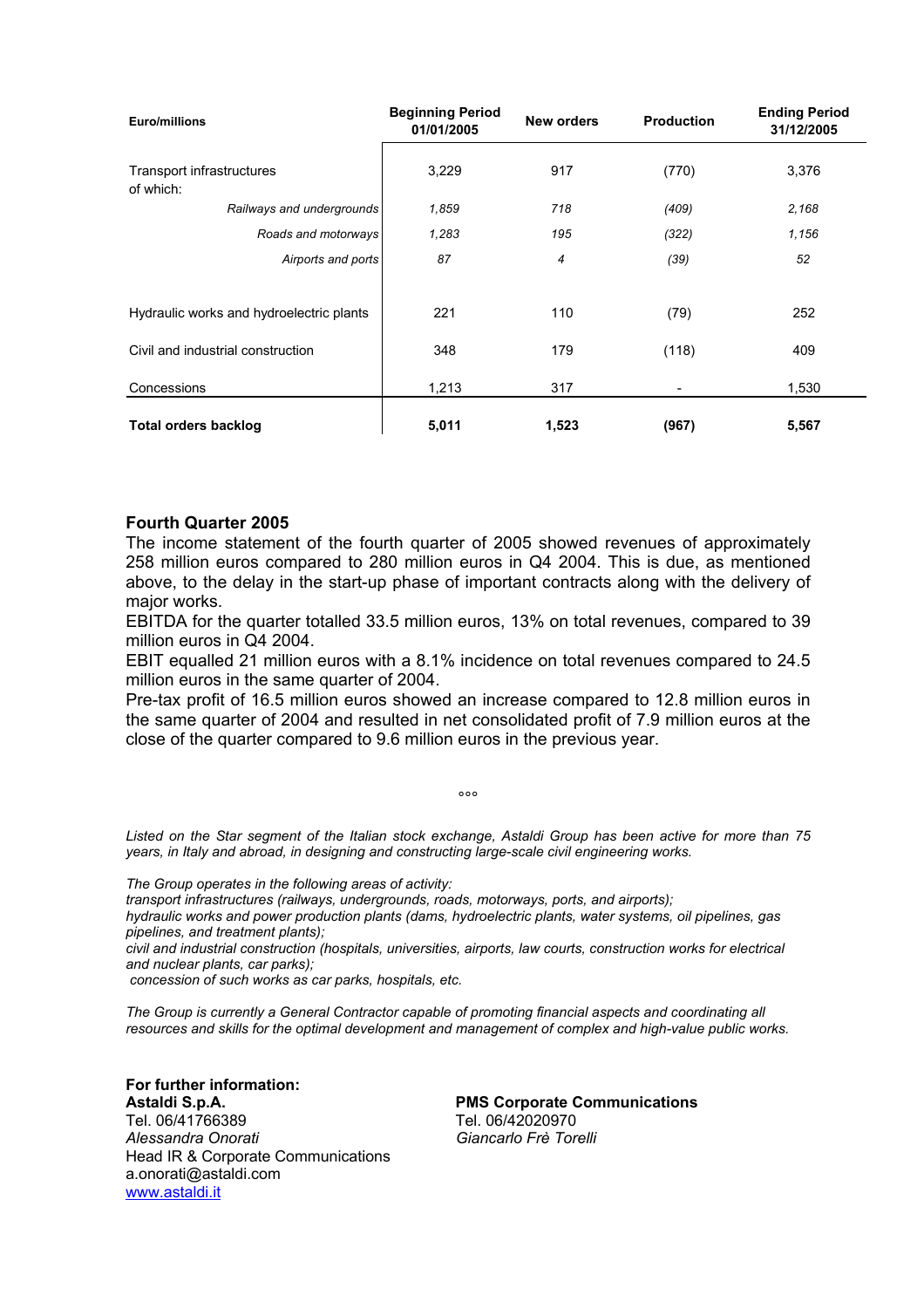## **Reclassified Consolidated Income Statement**

| Euro / 000                                              | December 31<br>2005 | %          | December 31<br>2004 | %          | <b>Quarter 4</b><br>2005 | %          | <b>Quarter 4</b><br>2004 | %          |
|---------------------------------------------------------|---------------------|------------|---------------------|------------|--------------------------|------------|--------------------------|------------|
| Revenues                                                | 967,911             | 94.6%      | 1,004,756           | 95.0%      | 252,820                  | 97.8%      | 270,870                  | 96.8%      |
| Other operating revenues                                | 55,308              | 5.4%       | 52,779              | 5.0%       | 5,636                    | 2.2%       | 9,045                    | 3.2%       |
| <b>Total revenues</b>                                   | 1,023,219           | 100.0%     | 1,057,535           | 100.0%     | 258,456                  | 100.0%     | 279,915                  | 100.0%     |
| <b>Production costs</b>                                 | (725, 818)          | $(70.9\%)$ | (784, 209)          | $(74.2\%)$ | (189, 667)               | $(73.4\%)$ | (202, 782)               | $(72.4\%)$ |
| <b>Added value</b>                                      | 297,401             | 29.1%      | 273,326             | 25.8%      | 68,789                   | 26.6%      | 77,133                   | 27.6%      |
| Personnel costs                                         | (146, 283)          | $(14.3\%)$ | (147, 143)          | $(13.9\%)$ | (35, 272)                | $(13.6\%)$ | (37, 772)                | $(13.5\%)$ |
| <b>EBITDA</b>                                           | 151,118             | 14.8%      | 126,183             | 11.9%      | 33,517                   | 13.0%      | 39,361                   | 14.1%      |
| Amortisation and depreciation                           | (28, 148)           | $(2.8\%)$  | (25, 673)           | $(2.4\%)$  | (7, 193)                 | $(2.8\%)$  | (6,880)                  | $(2.5\%)$  |
| Provisions                                              | (16, 100)           | $(1.6\%)$  | (5, 179)            | $(0.5\%)$  | 603                      | 0.2%       | (2,838)                  | $(1.0\%)$  |
| Write-downs                                             | (4, 287)            | $(0.4\%)$  | (3,376)             | $(0.3\%)$  | 32                       | 0.0%       | (2, 137)                 | (0.8%)     |
| Other operating costs                                   | (25, 221)           | $(2.5\%)$  | (22, 422)           | $(2.1\%)$  | (6, 460)                 | $(2.5\%)$  | (3,218)                  | $(1.1\%)$  |
| (Capitalisation of internal construction costs)         | 457                 | 0.0%       | 234                 | 0.0%       | 340                      | 0.1%       | 230                      | 0.1%       |
| <b>EBIT</b>                                             | 77,819              | 7.6%       | 69,767              | 6.6%       | 20,839                   | 8.1%       | 24,518                   | 8.8%       |
| Net financial income and charges                        | (27, 975)           | (2.7%)     | (32,012)            | $(3.0\%)$  | (8, 415)                 | $(3.3\%)$  | (12,080)                 | $(4.3\%)$  |
| Effects of valuation of investments using equity method | 3,951               | 0.4%       | 3,937               | 0.4%       | 4,099                    | 1.6%       | 349                      | 0.1%       |
| Pre-tax profit (loss)                                   | 53,795              | 5.3%       | 41,692              | 3.9%       | 16,523                   | 6.4%       | 12,787                   | 4.6%       |
| <b>Taxes</b>                                            | (22, 167)           | $(2.2\%)$  | (15,031)            | $(1.4\%)$  | (8,006)                  | $(3.1\%)$  | (3,970)                  | $(1.4\%)$  |
| Profit (loss) for the period                            | 31,628              | 3.1%       | 26,661              | 2.5%       | 8,517                    | 3.3%       | 8,817                    | 3.1%       |
| (Profit) loss attributable to minority interests        | 628                 | 0.1%       | 177                 | 0.0%       | (584)                    | (0.2%)     | 788                      | 0.3%       |
| Group net profit                                        | 32,256              | 3.2%       | 26,838              | 2.5%       | 7,933                    | 3.1%       | 9,605                    | 3.4%       |